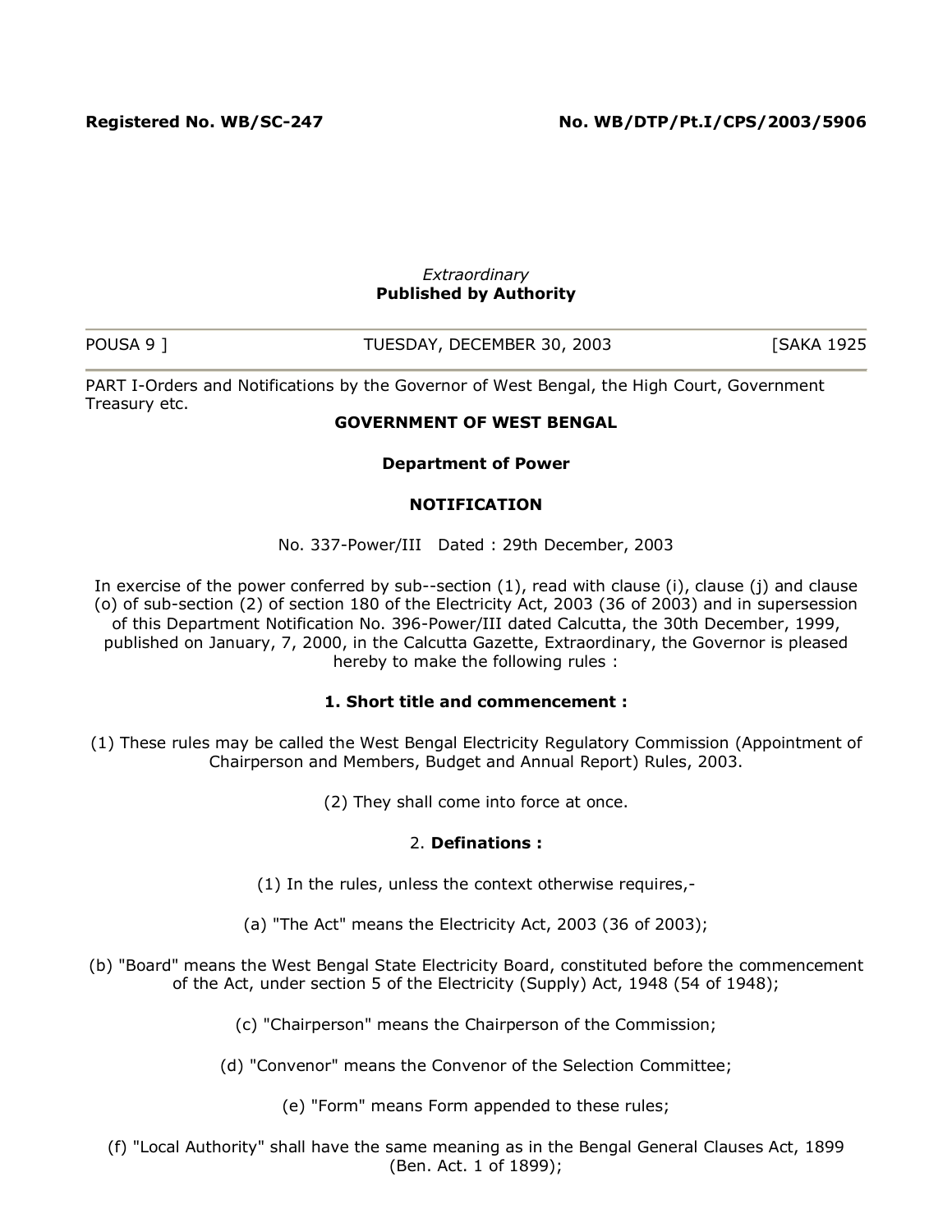(g) "Member" means the Member of the State Commission, and includes the Chairperson;

(h) "Section" means Section of the Act;

- (i) "Selection Committee" means the SelectionCommittee constituted under sub-section (1) of section 85;
- (j) "State Commission" means the West Bengal Electricity Regulatory Commission constituted under section 82;

(2) Words and expeessions used, and not defined in these rules, shall have the meanings respectively assigned to them in the Act.

### **3. Method of Selection of and conditions of Appointment as, member of the Commission:**

- (1) The Selection Committee shall have as its Convenor the Secretary of the Power Department, Government of West Bengal.
- (2) Subject to the provisions of the Act and these rules, the Selection Committee shall make its own procedure for the conduct of its proceedings.
- (3) For the purpose of selection of members, the Selection Committee may call for application from such individuals, or nominations from such sources, and in such manner, as the Selection Committee may consider appropriate.
	- (4) All decisions of the Selection Committee shall be by majority.

(5) Subject to the provisions of sub-section (1) of section 84, one of the Members of the State Commission shall be a graduate in Electrical Engineering with at least 25 years of experience in sector related to generation / transmission / distribution of electric energy / power system operation and control.

(6) A person shall be disqualified from being appointed as a Member if he is a Member of Parliament or of a State Legislature or any local authority or holds any post in any political party.

(7) Every person, who is considered for appointment as a Member shall inform the Convenor of -

(a) any office, employment, consultancy, agreement or arrangement which he has in his own name in any firm, association of persons or body corporate or in the name of any relative, earrying on any of the following business having any financial interest therein :

- (i) generation, transmission, trading, distribution, franchise or supply of electricity;
	- (ii) manufacture, sale or supply of any fuel for generation of electricity;
- (iii) manufacture, sale, lease, hire supply or otherwise dealing in machinery plant, equipment, apparatus or fittings, for generation, transmission, distribution supply or use of electricity;
	- (iv) supply of fuel for generation of electricity and
- (v) providing professional services to any person or organization engaged in any business referred to in sub-clauses (i) to (iv); and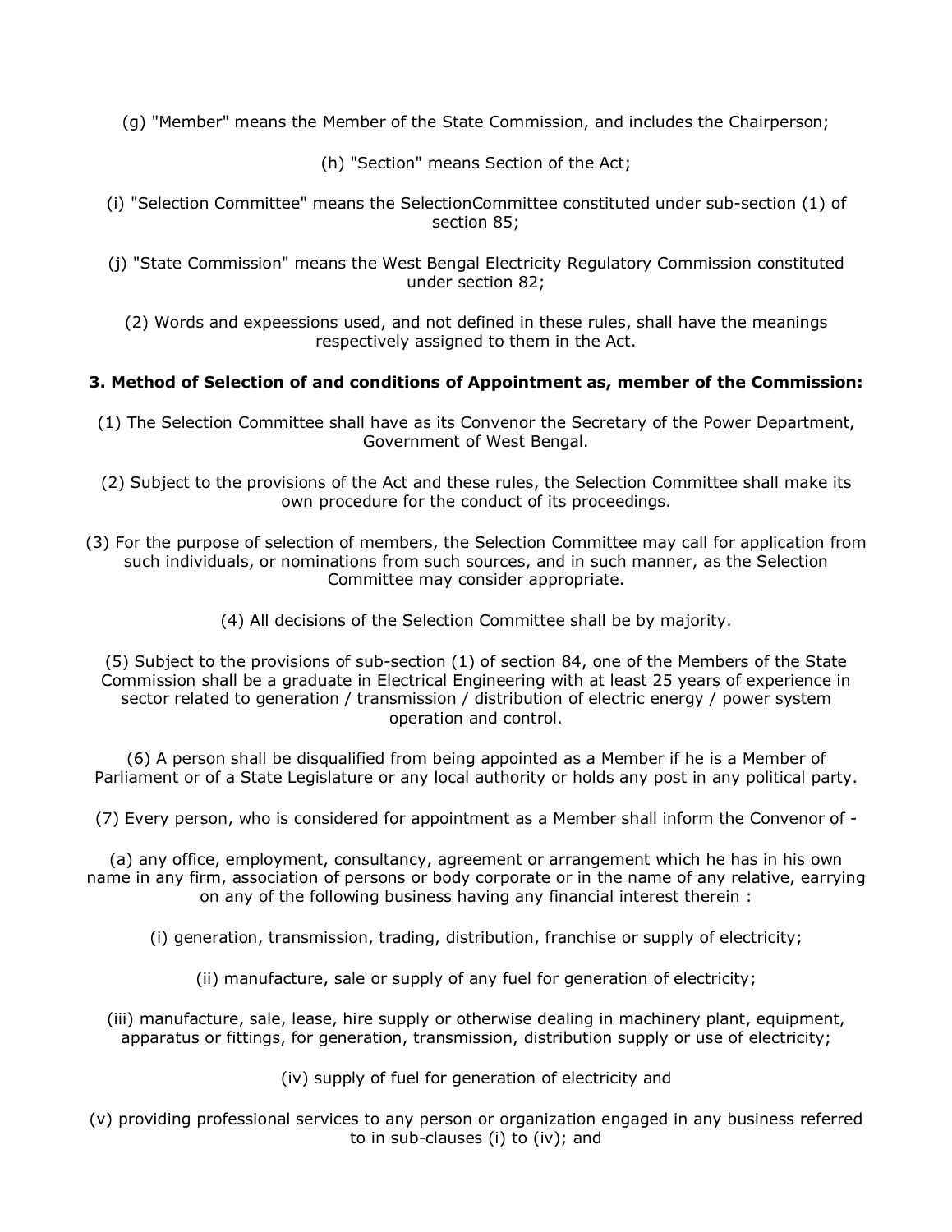(b) such other details and information as the Selection Committee may require.

Explanation - For the purposes of this sub-rule, the term "relative" shall have the same meaning as in section 6 of the Companies Act, 1956 (1 of 1956), and a member or his relative shall not be taken to have any financial interest in any business of a public company or private company engaged in any business referred to in sub-clause (i) to (v) of clause (a) of this sub-rule, if he is a shareholder, holding, in aggregate, less than 2% of the issued share capital in the company.

(8) The details received from the person referred to in sub-rule (7) shall be placed before the Selection Committee for consideration.

(9) If a person to be appointed as Member holds any office under the State Government or the Central Government or any public sector corporation or any Government organization or any private organization doing business on generation, transmission, distribution, or supply of fuels for generation or is gainfully employed or engaged in the service of any person, he shall submit a letter or resignation of his office or take voluntary retirement from service under that Government or public setor corporation or Government organization or private organization, s the case may be.

(10) Secretary of the State Commission shall notify an impending vacancy in the office of a Member to the State Government six months before the superannuation or end of tenure of any Member. He shall also notify any vacancy in the office of a Member to the State Government within one month from the date of occurence of such vacancy by reason of death, resignation or removal.

(11) Immediately after receiving the intimation regarding a vacancy, or otherwise upon knowledge of the vacancy, the Convenor shall arrange for a meeting the Selection Committee to consider and recommend the persons for filling up the vacancy.

## **4. Budget of the State Commission :**

The State Commission shall prepare in each financial year its budget in Form I and Form II for the next financial year showing the estimated receipts and expenditure of the State Commission, and forward the same to the Department of Power of the State Government before the 30th September, of the current financial year.

## **5. Annual Report of the State Commission :**

The State Commission shall prepare once in every year an Annual Report giving summary of its activities during the previous year and other relevant information in Form III and forward three copies of the said Annual Report to the State Government before the 30th September of the current year.

## **FORM I**

## (SEE RULE 4)

Revised Estimate for the year .................................................. and Budget Estimate for the year ................................... of the West Bengal Electricity Regulatory Commission.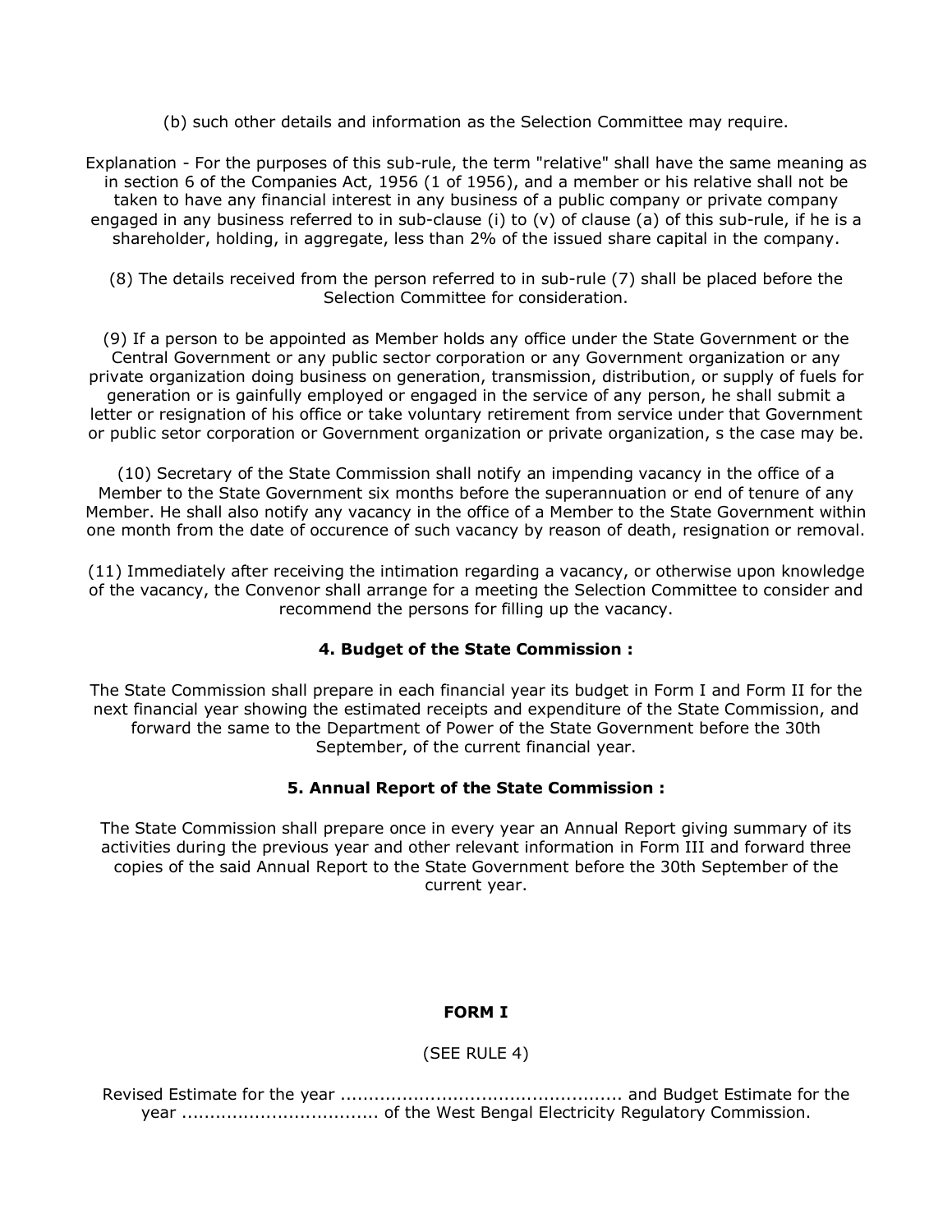| <b>Receipts</b>                                  | <b>Actuals for</b><br>the Year | <b>Budget Estimate</b><br>for the Year | <b>Revised Estimate</b><br>for the Year | <b>Budget Estimate</b><br>for the Year |
|--------------------------------------------------|--------------------------------|----------------------------------------|-----------------------------------------|----------------------------------------|
|                                                  | Rs.                            | Rs.                                    | Rs.                                     | Rs.                                    |
| $(1)$ Grants-in-aid from<br>the State Government |                                |                                        |                                         |                                        |
| (i) Grants-in-aid<br>towards salaries            |                                |                                        |                                         |                                        |
| (ii) Other grants-in-aid                         |                                |                                        |                                         |                                        |
| (2) Licence Fee                                  |                                |                                        |                                         |                                        |
| (3) Other Fees                                   |                                |                                        |                                         |                                        |
| Grand Total                                      |                                |                                        |                                         |                                        |

## **Secretary**

## **West Bengal Electricity Regulation Commission**

## **FORM II**

# (SEE RULE 4)

| <b>Expenditure</b>                                  | <b>Actuals for</b><br>the Year | <b>Budget Estimate</b><br>for the Year | <b>Revised Estimate</b><br>for the Year | <b>Budget Estimate</b><br>for the Year |
|-----------------------------------------------------|--------------------------------|----------------------------------------|-----------------------------------------|----------------------------------------|
|                                                     | Rs.                            | Rs.                                    | Rs.                                     | Rs.                                    |
| Salaries                                            |                                |                                        |                                         |                                        |
| Pay                                                 |                                |                                        |                                         |                                        |
| Dearness Allowance                                  |                                |                                        |                                         |                                        |
| House Rent and other<br>allowances                  |                                |                                        |                                         |                                        |
| Ad-hoc Bonus                                        |                                |                                        |                                         |                                        |
| Total Salaries :                                    |                                |                                        |                                         |                                        |
| Wages                                               |                                |                                        |                                         |                                        |
| <b>Travel Expenses</b>                              |                                |                                        |                                         |                                        |
| Office Expenses                                     |                                |                                        |                                         |                                        |
| Rent, Rates and Taxes                               |                                |                                        |                                         |                                        |
| Maintenance                                         |                                |                                        |                                         |                                        |
| Major / Minor Works                                 |                                |                                        |                                         |                                        |
| Payment for<br>professional and special<br>Services |                                |                                        |                                         |                                        |
| Other Charges                                       |                                |                                        |                                         |                                        |
| Motor Vehicles                                      |                                |                                        |                                         |                                        |
| Tools and Plants /<br>Machinery and<br>Equipments   |                                |                                        |                                         |                                        |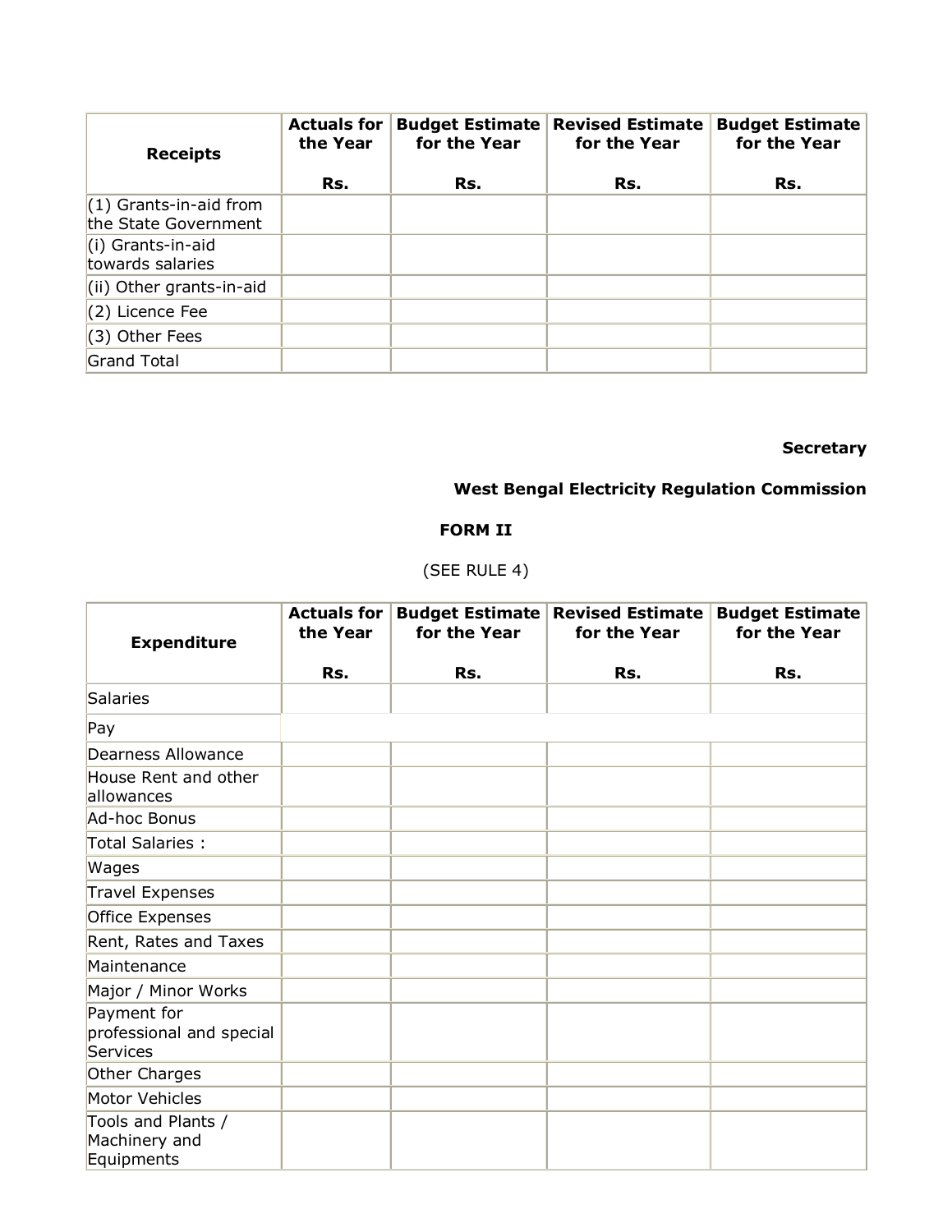| - -- |
|------|
|------|

**Secretary**

### **West Bengal Electricity Regulation Commission**

### **FORM III**

## (SEE RULE 5)

Annual Report of the West Bengal Electricity Regulatory Commission for the year ...........................

1. Introduction.

2. Organization Chart.

3. Functions of the Commission.

4. State Advisory Committe - ORganization and functions.

5. Progress of different works of the Commission

6. Determination of tariff for generation, supply, transmission of electricity-wholesale, bulk, grid or retail.

7. Determination of tariff for use of transmission facilities.

8. Regulation of power purchase and procurement process of the transmission utilities and distribution utilities.

9. Grant of licence for transmission, distribution and trading in electricity - Amendment / Revocation of licence.

10. Adjudication of disputes between licensees and generating companies.

11. Other functions performed by the Commission during the year.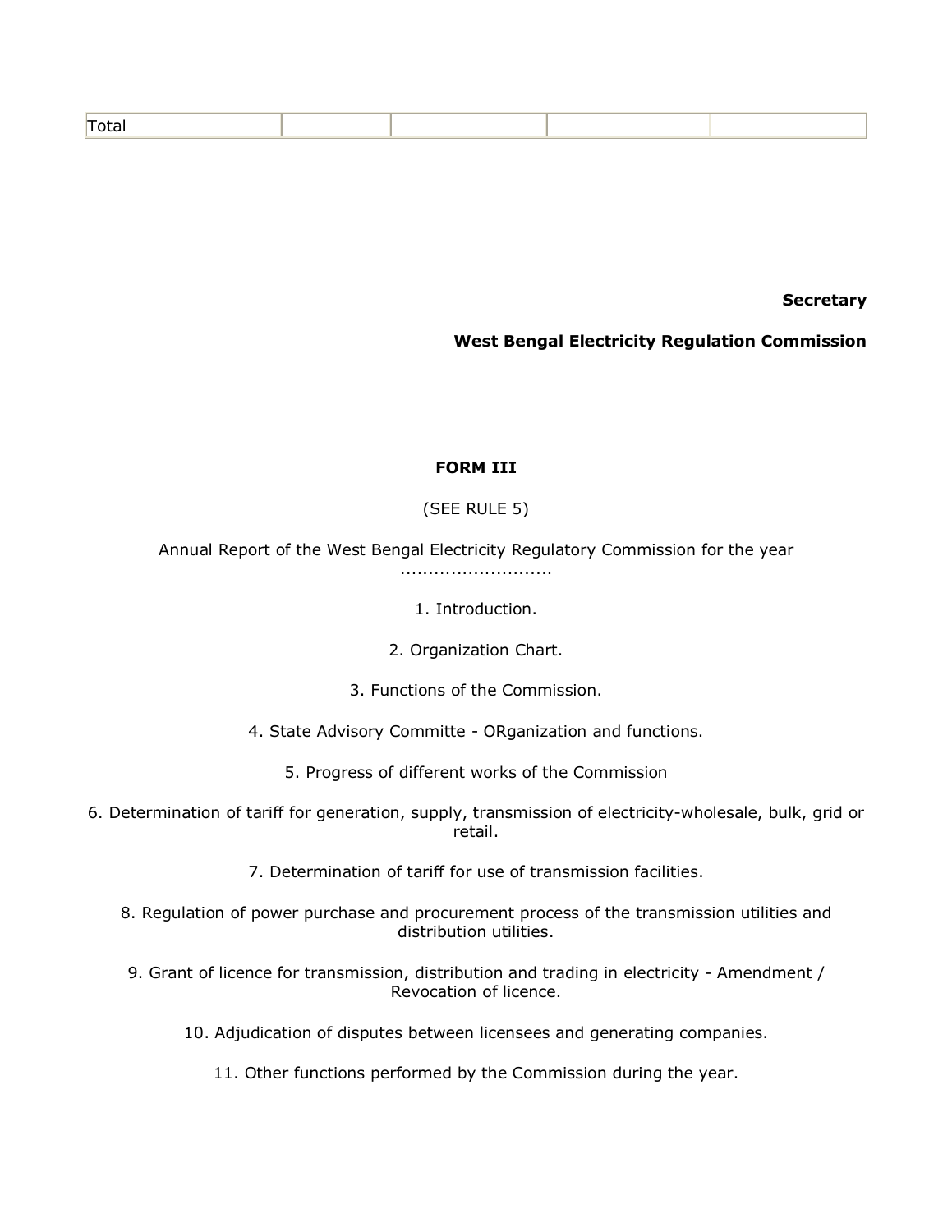**By order of the Governor.**

**Dr. K.K. Bagchi**

**Principal Secretary to the**

**Govt. of West Bengal**